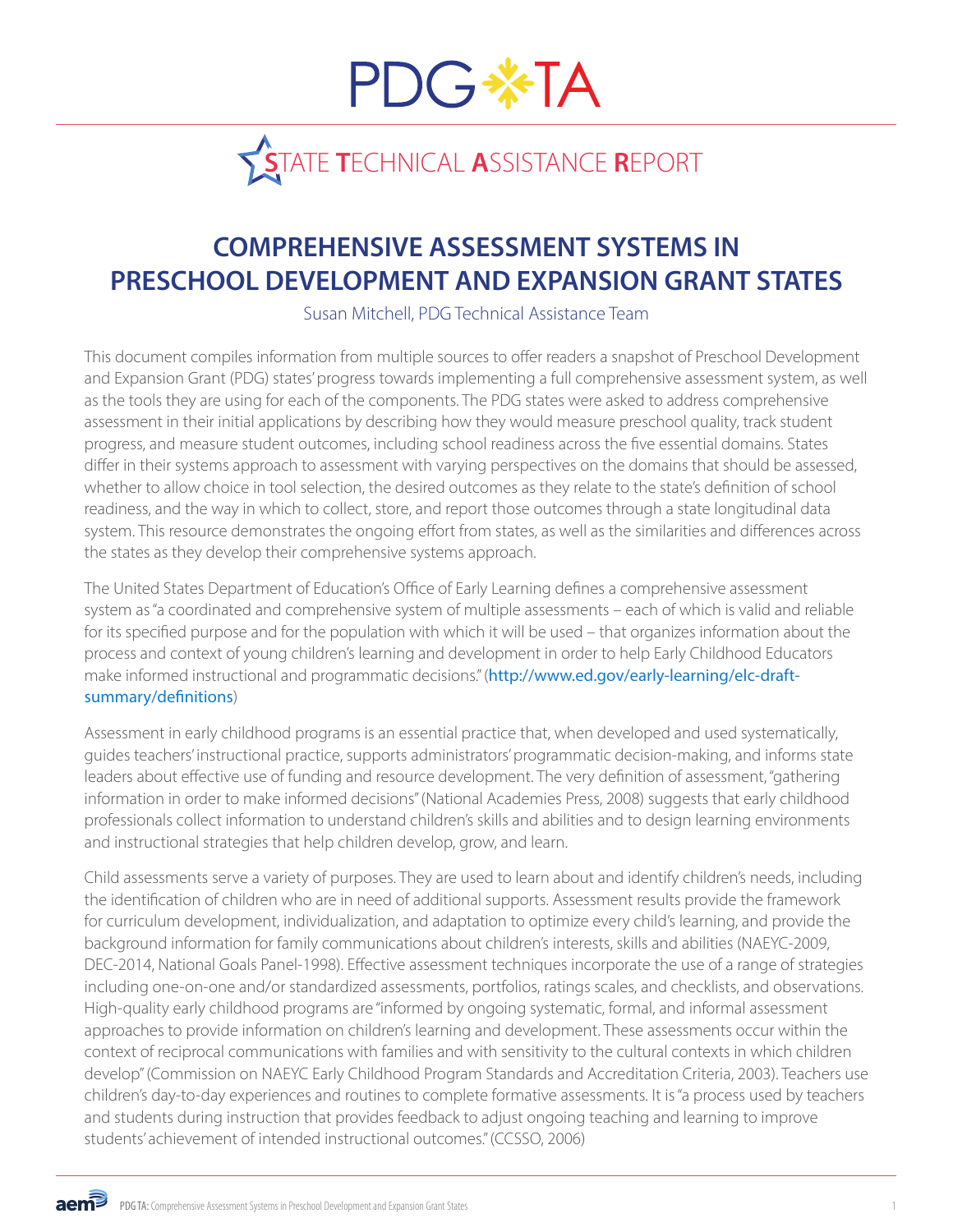In recent years, many states' legislation have mandated school readiness assessments that use a common assessment at the beginning of the kindergarten school year to determine children's readiness. These assessments join pre-k with k-3 to build a more comprehensive and aligned approach and can be used for a variety of purposes including: 1) understanding kindergarteners' development at entry; 2) determining district and statewide trends about kindergarteners' learning; 3) informing states' about their investment in early childhood; 4) providing kindergarten teachers with data to inform instructional planning; and 5) informing parents and families about their children's learning status. Since 2010, at least 14 states have passed new legislation to establish or amend school readiness assessments of young children. Currently, at least 34 states and the District of Columbia have some form of school readiness assessment statute or regulation (National Conference of School Legislatures, 2014).

Beyond child assessment, a comprehensive system measures other indicators to provide information about children's school experiences that directly relate to readiness and positive outcomes. Quality classroom environments impact children's interactions with materials, peers, and adults to guide and facilitate learning. Classroom (quality or environmental) assessments can focus primarily on the physical components of a classroom such as the layout and availability of materials for play or can involve measures of adult/child interactions. There are also environmental assessments that review one domain of learning such as literacy or math to assess the way in which the classroom environment enhances children's learning in that content area or others that provide an overall view of the classroom(s). Teacher-child assessments offer information about the instructional and emotional climate of the classroom, including measures of interaction. These tools look at the way in which teachers' interactions optimize children's learning through the development of confidence and competence. Environmental and teacher-child interaction assessments can be combined to provide a broad-stroke of a classroom's instructional climate.

The types of assessments that make up a comprehensive assessment system include screening, formative child assessment, classroom environment assessment, and the assessment of teacher-child interactions. Kindergarten entry assessment expands the definition to further inform teachers' and programs about children's growth and learning. Each of these assessment types is defined below with a summary of states' selected instruments for each.

Screening: Screening is a process designed to identify whether a child's development is on track or not meeting developmental expectations. Screening instruments should be age and developmentally appropriate, valid and reliable, and address the areas of physical health, behavioral health, oral health, child development, vision and hearing. A developmental screening instrument is easily administered and can assist with identifying children who may need more extensive assessment. While many states offer a menu of valid and reliable screeners, two-thirds of the 18 Preschool Development Grant states use the Ages and Stages Questionnaire (ASQ).

Formative Child Assessment: Formative assessment is a process that monitors children's growth and development over time to guide instructional planning. Effective formative assessments use multiple sources of evidence gathered over time, are aligned to the states early learning and development standards, and are typically completed through planned observations during instruction that includes the collection of evidence (portfolio). The Preschool Development and Expansion Grant states show variation in their selected instruments for this type of assessment. Connecticut and Maryland have designed a state-specific tool. Several states offer a choice of instruments for agencies to use. The most common include Teaching Strategies GOLD, Work Sampling System, and High Scope Child Observation Record. All states require their selected formative assessments to be aligned with their early learning and development standards.

Kindergarten Entry Assessment: The purpose of a kindergarten entry assessment (KEA) is to understand children's learning and developmental levels at the time they begin kindergarten. Effective KEAs are aligned with the state's early learning and development standards, measure the domains of school readiness, and are valid and reliable. Kindergarten Entry Assessments (KEA) are still under development in many states. There are two Consortia which constitute a total of 20 states, as well as the state of Texas, that have come together to

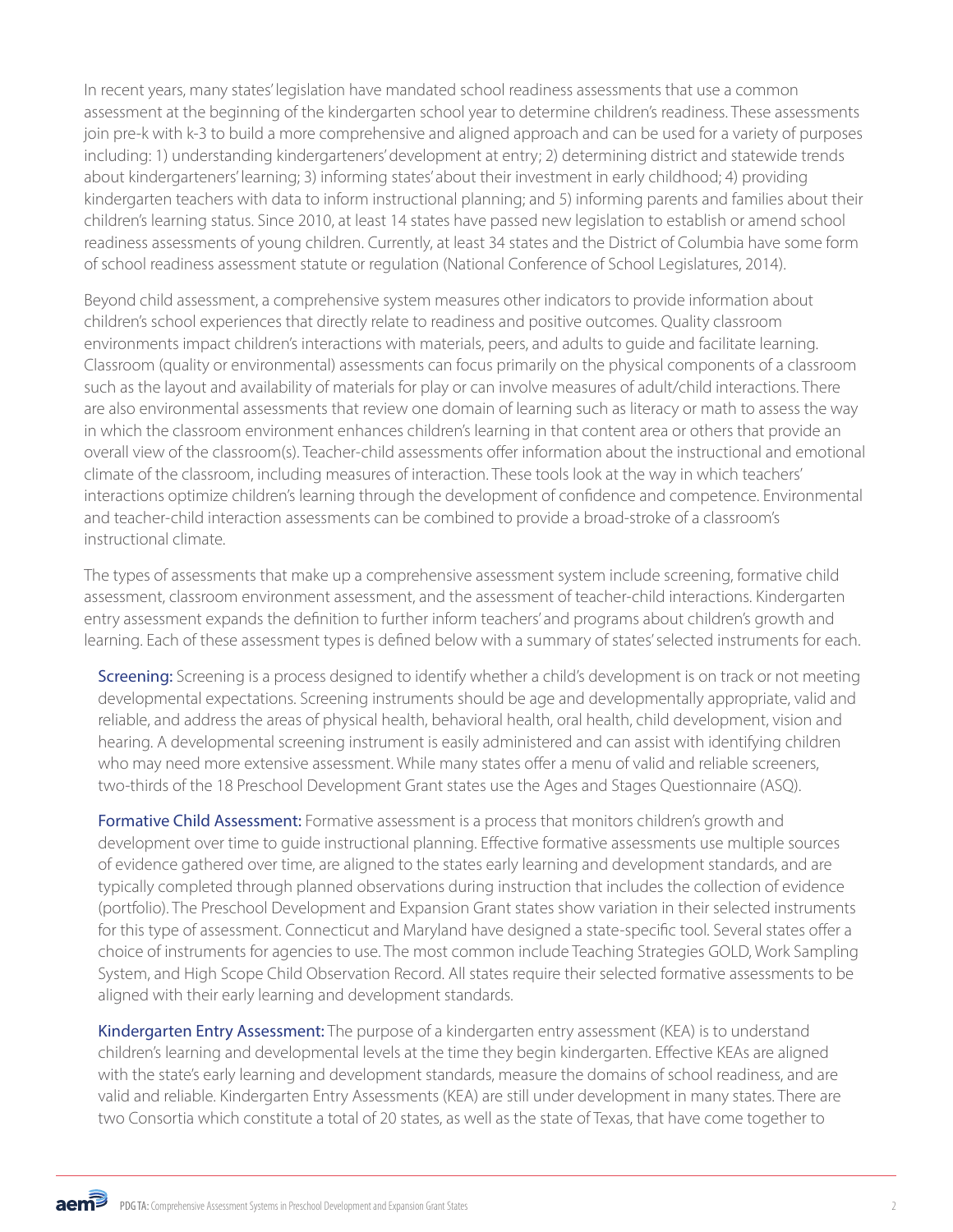develop a new KEA. This will likely result in these states changing their Kindergarten Entry Assessment selection and adoption of the newly-developed tools. Other states are exploring KEA tools and/or piloting assessments in selected classrooms or programs. Many others are grappling with reliability of data collection and data linkages to preschool child outcomes data and to their respective K-12 data systems.

Classroom Environment Assessment: Classroom environmental assessments examine the ways in which a quality early learning classroom and schedule is designed, the materials and equipment that are included within, and the strategies for children's interactions with materials. The majority of states are using the preschool edition of the Early Childhood Environment Rating Scale-R (ECERS-R) as their classroom environment assessment.

Teacher-Child Interaction Assessment: Positive teacher-child interactions have significant impact in children's capacity for developing strong peer and adult relationships. The purpose of a teacher-child assessment is to measure the quality of those interactions and to determine how teachers communicate with children, encourage their learning, and support their social and emotional development. Effective assessments are strength-based, designed to identify both the teachers' strength areas as well as those that have room for growth. The Classroom Assessment Scoring System (CLASS) is the most widely-used teacher-child interaction tool.

The national landscape for early childhood assessment continues to expand as states are placing an emphasis on the design and implementation of comprehensive assessment systems that help determine appropriate paths for instruction, interventions, and services for multiple early childhood components including child screening and formative assessment, classroom environments, and teacher-child interaction. Using best practice research, states are building aligned systems that connect early learning standards with K-3rd grade academic standards. The link between assessment and instruction results in effective individualized goal planning and instructional practice. This combined effort strengthens the likelihood that children will enter kindergarten with the skills needed to be successful.

As states grapple with building comprehensive assessment systems, they face many complex decisions. Will the state use legislation to require some or all of the components of early childhood assessment? Will there be a pre-determined tool or tools as well as a specified frequency? How will the outcomes be collected and reported – on a local, community and state level?

The table below illustrates the 18 Preschool Development and Expansions states' current progress towards comprehensive assessment systems. Each of the components of comprehensive assessment: developmental screening, pre-k formative assessment, kindergarten entry assessment, classroom assessment, and teacherchild interaction is identified for individual states, indicating whether a specific tool or options are provided to subgrantees, whether the state is involved in a consortium that is further developing a tool or tools, or whether a tool is yet to be identified for a specific component of the assessment system. The identified tools may be used by one or all of the early learning program types in the state, i.e., some states may only require their child care QRIS (quality rating improvement) providers to use a specified assessment.

A review of this table will clearly demonstrate states' use of a limited number of options for environmental and teacher-child assessments with more selections available for developmental screenings and formative assessment. Kindergarten Entry Assessment is, for many states, still under consideration, with states developing and/or piloting new tools either individually or as members of a consortium. The review also demonstrates that states' crossprogram systems development is still in process, without consistent requirements for the use of assessment guidance or specific tools across program types. Although state longitudinal data systems are not included in this review, states' progress in developing a separate yet related system for the collection and storage of data as well and its relationship to K to 12 data is another critical piece of the school readiness–outcomes puzzle that must be constructed. Following is a list and brief description of the assessment tools currently being used by PDG states with links to their websites, along with the resources used to compile this report, many of which offer follow-up information about assessment strategies.

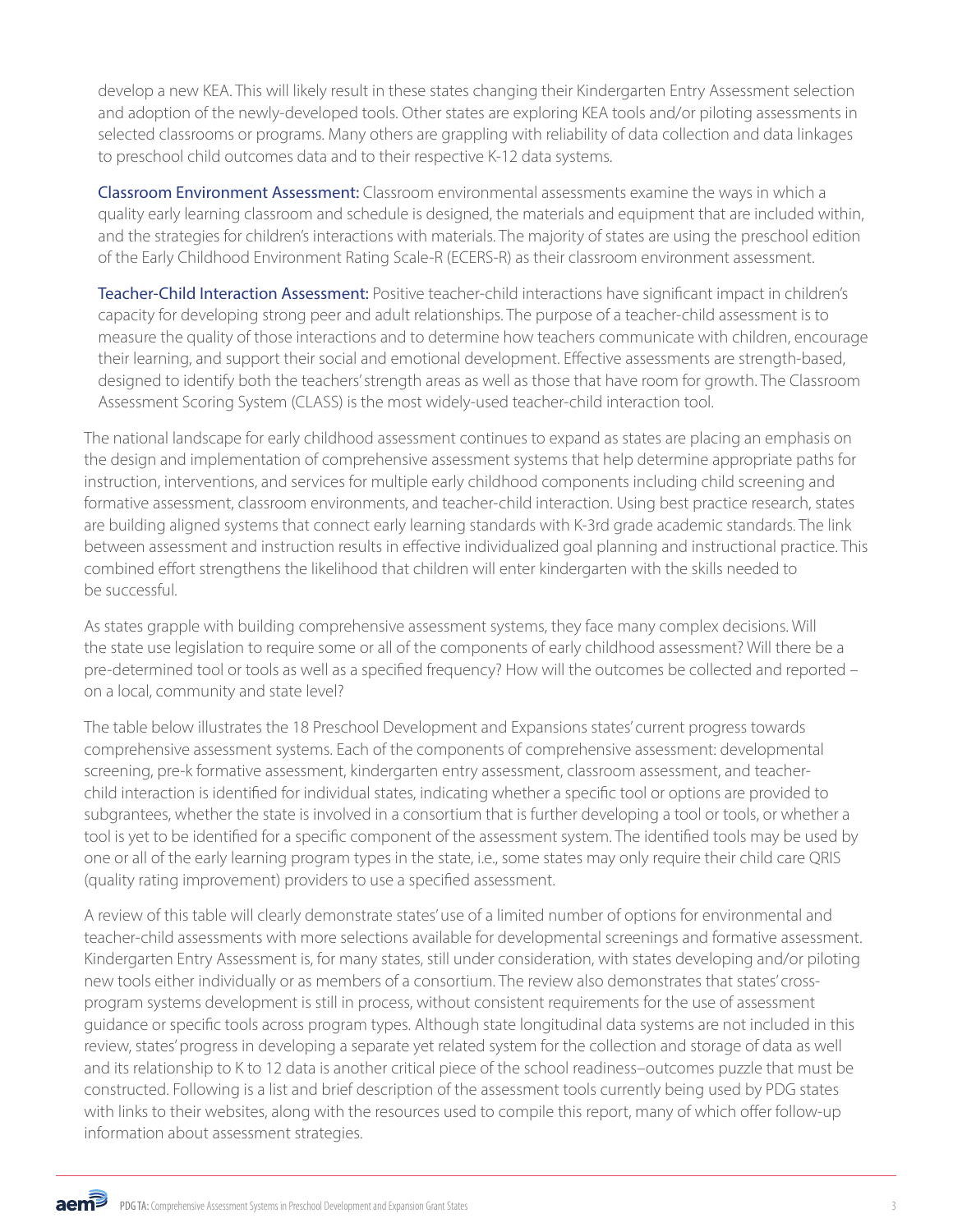## **COMPREHENSIVE ASSESSMENT SYSTEMS IN PRESCHOOL DEVELOPMENT AND EXPANSION STATES**

| <b>STATE</b>       | <b>DEVELOPMENTAL</b><br><b>SCREENING</b>                                                                                                                                                                                                                                                                    | <b>PRE-K FORMATIVE</b><br><b>ASSESSMENT</b>                                                                                                                                                        | <b>KINDERGARTEN ENTRY</b><br><b>ASSESSMENT</b>                                                                 | <b>CLASSROOM</b>                                                                                                                                                                                                                       | <b>TEACHER-CHILD</b><br><b>INTERACTION</b>                                                 |
|--------------------|-------------------------------------------------------------------------------------------------------------------------------------------------------------------------------------------------------------------------------------------------------------------------------------------------------------|----------------------------------------------------------------------------------------------------------------------------------------------------------------------------------------------------|----------------------------------------------------------------------------------------------------------------|----------------------------------------------------------------------------------------------------------------------------------------------------------------------------------------------------------------------------------------|--------------------------------------------------------------------------------------------|
| Alabama            | Ages and Stages-3 (ASQ)                                                                                                                                                                                                                                                                                     | Teaching Strategies GOLD                                                                                                                                                                           | Piloting Teaching Strategies<br>GOLD                                                                           | Early Childhood<br><b>Environment Rating</b><br>Scale (ECERS-R)                                                                                                                                                                        | Classroom Assessment<br>Scoring System (CLASS)                                             |
| <b>Arizona</b>     | Options made available by<br>local districts                                                                                                                                                                                                                                                                | Teaching Strategies GOLD                                                                                                                                                                           | In development: Kindergarten<br>Development Inventory<br>(member of North Carolina KEA<br>Consortium)          | Early Childhood<br><b>Environment Rating</b><br>Scale (ECERS-R)<br>(required for Quality<br>Stars programs)                                                                                                                            | Classroom Assessment<br>Scoring System (CLASS)<br>(required for Quality<br>Stars programs) |
| <b>Arkansas</b>    | Choose from an approved list:<br>Ages and Stages<br>Questionnaires (ASQ-3),<br>Third Edition, Battelle,<br>Brigance, Carolina, Denver II,<br>Developmental Indicators for<br>the Assessment of Learning<br>(DIAL-4), Early Screening<br>Inventory (ESI), or Learning<br>Accomplishment Profile<br>$(LAP-D)$ | Work Sampling System (WSS)                                                                                                                                                                         | Qualls Early Learning Inventory;<br>new tool selection in process                                              | Early Childhood<br><b>Environment Rating</b><br>Scale (ECERS-R)<br>required as part<br>of programs'<br>participation in the<br>state's TQRIS; new<br>tool selection pilot in<br>process                                                | Powerful Interactions<br>(in expansion roll-out<br>process)                                |
| <b>Connecticut</b> | Ages and Stages<br>Questionnaire (ASQ) and Ages<br>and Stages Social Emotional<br>$(ASO-SE)$                                                                                                                                                                                                                | Connecticut Preschool<br>Assessment Framework                                                                                                                                                      | Kindergarten Entrance<br>Inventory (member of the<br>Maryland KEA Consortium)                                  | Early Childhood<br><b>Environment Rating</b><br>Scale (ECERS-R) until<br>programs acquire<br>NAEYC accreditation<br>or Head Start<br>approval (required<br>within three years)                                                         | Classroom Assessment<br>Scoring System (CLASS)                                             |
| Hawaii             | Ages and Stages<br>Questionnaire Third Edition<br>$(ASQ-3)$                                                                                                                                                                                                                                                 | Teaching Strategies GOLD                                                                                                                                                                           | Hawaii State School Readiness<br>Assessment (HSSRA): Piloted<br>Teaching Strategies GOLD in<br>2014            | Early Childhood<br><b>Environment Rating</b><br>Scale (ECERS-R)                                                                                                                                                                        | Classroom Assessment<br>Scoring System (CLASS)                                             |
| <b>Illinois</b>    | Selected tool must be research<br>based and measure all aspects<br>of children's development                                                                                                                                                                                                                | Selected tool must be<br>research-based, align with<br>the curriculum and Illinois<br>Early Learning Standards<br>and demonstrate children's<br>progress over time through a<br>portfolio approach | Illinois Kindergarten Individual<br>Development Survey: Desired<br>Results Developmental Profile-<br>(DRDP SR) | Early Childhood<br><b>Environment Rating</b><br>Scale (ECERS-R)                                                                                                                                                                        | Classroom Assessment<br>Scoring System (CLASS)                                             |
| Louisiana          | Choice of social emotional<br>screening tools for QRIS<br>subgrantees: Ages and Stages<br>SE Questionnaire (ASQ-SE),<br>Early Childhood Screening<br>Assessment (ECSA), Preschool<br>and Kindergarten Behavior<br>Scale (PKBS), or Typical and<br>Atypical Behavior Scale (TABS)                            | Teaching Strategies GOLD                                                                                                                                                                           | Developing Skills Checklist<br>(DSC) and Dynamic Indicators<br>of Basic Early Literacy Skills<br>(DIBELS-Next) | Developing new<br>report card strategy<br>and phasing out<br>QRIS system that<br>uses Early Childhood<br><b>Environment Rating</b><br>Scale (ECERS-R)<br>into system that<br>will use Classroom<br>Assessment Scoring<br>Scale (CLASS) | Classroom Assessment<br>Scoring System (CLASS)                                             |
| <b>Maine</b>       | Developmental Indicators for<br>the Assessment of Learning<br>$(DIAL-4)$                                                                                                                                                                                                                                    | For PDG subgrantees:<br>Teaching Strategies<br>GOLD, High Scope Child<br>Observation Record (COR),<br>or locally-designed and<br>approved; also PPVT and<br><b>PALS</b>                            | In pilot group as part of the<br>North Carolina KEA Consortium                                                 | Early Childhood<br><b>Environment Rating</b><br>Scale (ECERS-R)                                                                                                                                                                        | Classroom Assessment<br>Scoring System (CLASS)                                             |

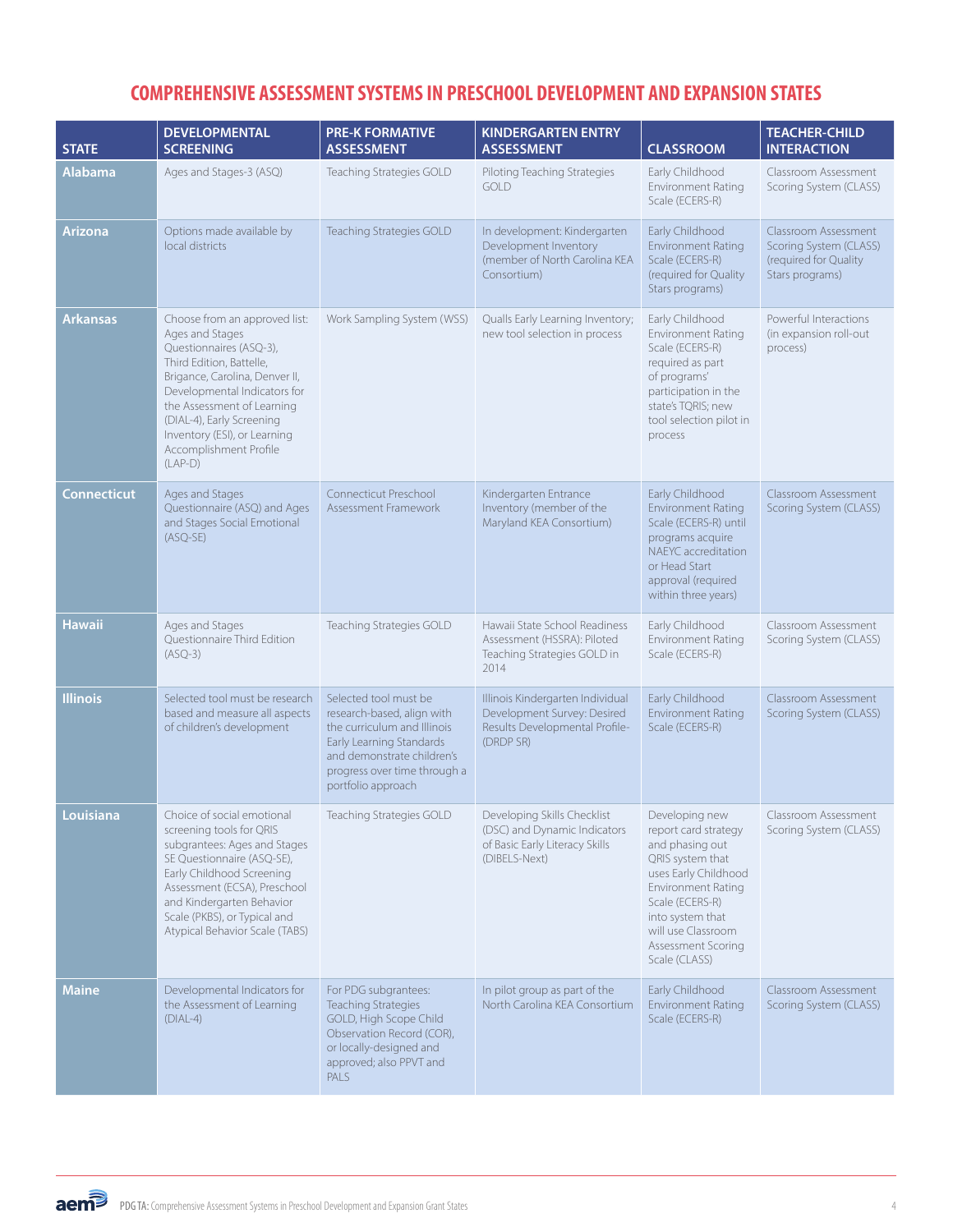| <b>STATE</b>         | <b>DEVELOPMENTAL</b><br><b>SCREENING</b>                                                                                                                                                                                                                                                                                                                                                                                                                                                                                                                                           | <b>PRE-K FORMATIVE</b><br><b>ASSESSMENT</b>                                                                                                                                                                                                                                                                                                                 | <b>KINDERGARTEN ENTRY</b><br><b>ASSESSMENT</b>                                                                                                | <b>CLASSROOM</b>                                                                                                                           | <b>TEACHER-CHILD</b><br><b>INTERACTION</b>                                                                                                                                                                       |
|----------------------|------------------------------------------------------------------------------------------------------------------------------------------------------------------------------------------------------------------------------------------------------------------------------------------------------------------------------------------------------------------------------------------------------------------------------------------------------------------------------------------------------------------------------------------------------------------------------------|-------------------------------------------------------------------------------------------------------------------------------------------------------------------------------------------------------------------------------------------------------------------------------------------------------------------------------------------------------------|-----------------------------------------------------------------------------------------------------------------------------------------------|--------------------------------------------------------------------------------------------------------------------------------------------|------------------------------------------------------------------------------------------------------------------------------------------------------------------------------------------------------------------|
| <b>Maryland</b>      | Choose from: Ages and Stages<br>(ASQ-3), Brigance,<br>Developmental Indicators for<br>the Assessment of Learning<br>(DIAL-4). Early Screening<br>Inventory-Revised (ESI-R)                                                                                                                                                                                                                                                                                                                                                                                                         | Ready For Kindergarten (R4K):<br>Early Learning Assessment                                                                                                                                                                                                                                                                                                  | Ready For Kindergarten (R4K)<br>Kindergarten Readiness<br>Assessment; (Lead for of<br>Maryland KEA Consortium)                                | Early Childhood<br><b>Environment Rating</b><br>Scale (ECERS-R)                                                                            | Classroom Assessment<br>Scoring System (CLASS)                                                                                                                                                                   |
| <b>Massachusetts</b> | Ages and Stages<br>Questionnaire (ASQ) and Ages<br>and Stages SE (ASQ-SE)                                                                                                                                                                                                                                                                                                                                                                                                                                                                                                          | High Scope Child<br>Observation Record (COR),<br>Teaching Strategies GOLD<br>(PDG programs) or Work<br>Sampling System (WSS);<br>Additional direct assessments<br>will be completed in PDG<br>programs from tools such as<br>Peabody Picture Word Test<br>or Woodcock Johnson Letter<br>Word Identification                                                 | Massachusetts Kindergarten<br>Entry Assessment: Teaching<br>Strategies GOLD or Work<br>Sampling System (member of<br>Maryland KEA Consortium) | Early Childhood<br><b>Environment Rating</b><br>Scale (ECERS-R)                                                                            | QRIS may choose from<br>APT self-assessment<br>Observation Tool, Arnett<br>Classroom Interaction<br>Scale (CIS), or Classroom<br>Assessment Scoring<br>System (CLASS). CLASS<br>is required for PDG<br>programs. |
| Montana              | Developmental Indicators for<br>the Assessment of Learning<br>(DIAL-4). Programs choose for<br>social emotional screening<br>from Ages and Stages Social -<br>Emotional (ASQ-SE), Deveraux<br>Early Childhood Assessment<br>(DECA), or Developmental<br>Indicators for the Assessment<br>of Learning (DIAL-4)                                                                                                                                                                                                                                                                      | List of approved tools<br>in development. Most<br>programs are currently using:<br>Our World of Learning (OWL),<br>Phonological Awareness<br>Literacy Screening (PALS<br>Pre-K), or Teaching Strategies<br><b>GOLD</b>                                                                                                                                      | In development                                                                                                                                | Early Childhood<br><b>Environment Rating</b><br>Scale (ECERS-R)                                                                            | Classroom Assessment<br>Scoring System (CLASS)                                                                                                                                                                   |
| <b>Nevada</b>        | List of approved tools is in<br>development                                                                                                                                                                                                                                                                                                                                                                                                                                                                                                                                        | Teaching Strategies GOLD (in<br>some Head Starts and LEAs);<br>statewide selection<br>in process; Expressive<br>One-Word Picture Vocabulary<br>Test & Peabody Picture<br>Vocabulary Test used as<br>pre- and post-test for<br>program evaluation                                                                                                            | Seeking tool for Kindergarten<br>Inventory of Development:<br>Silver State KIDS- (member of<br>the Maryland KEA Consortium)                   | Early Childhood<br><b>Environment Rating</b><br>Scale (ECERS-3)                                                                            | Classroom Assessment<br>Scoring System (CLASS)                                                                                                                                                                   |
| <b>New Jersey</b>    | Ages & Stages<br>Questionnaire Third Edition<br>(ASQ-3), Brigance or Early<br>Screening Inventory-Revised<br>(ESI-R); ESI-R required for state (WSS)<br>funded programs                                                                                                                                                                                                                                                                                                                                                                                                            | High Scope Child<br>Observation Record (COR),<br>Teaching Strategies GOLD<br>or Work Sampling System                                                                                                                                                                                                                                                        | NJKEA: Teaching Strategies<br><b>GOLD</b>                                                                                                     | Early Childhood<br><b>Environment Rating</b><br>Scale (ECERS-R),<br>Preschool Rating<br>Inventory of Science<br>and Mathematics<br>(PRISM) | Classroom Assessment<br>Scoring System (CLASS);<br>Support for Early<br>Literacy Assessment<br>(SELA), Teaching Pyramid<br>Observation Tool (TPOT)                                                               |
| <b>New York</b>      | Programs may choose<br>from Ages and Stages<br>Questionnaire, Batelle<br>Developmental Inventory,<br>Brigance Inventories, Denver<br>Developmental Screening<br>Test (DDST), Developmental<br>Indicators of the Assessment<br>of Early Learning (DIAL), Early<br>Screening Inventory-Revised<br>(ESI-R), Early Childhood<br>Screening Assessment (ECSA),<br>Learning Accomplishment<br>Profile (LAP), Parents<br>Evaluation of Developmental<br>Status (PEDS), Preschool and<br>Kindergarten Behavior Scale<br>(PKBS-2) or others than can<br>be shown to be valid and<br>reliable | Ages and Stages, Creative<br>Curriculum Developmental<br>Continuum, Brigance<br>Inventories, Galileo,<br>Learning Accomplishments<br>Profile (LAP), Mullens Scales<br>of Early Learning, Teaching<br>Strategies GOLD, High<br>Scope Child Observation<br>Record (COR), Work<br>Sampling System (WSS), or<br>others with proof of validity<br>or reliability | Pilot-testing Early<br>Development Instrument<br>(EDI)                                                                                        | Early Childhood<br><b>Environment Rating</b><br>Scale (ECERS-R)                                                                            | Classroom Assessment<br>Scoring System (CLASS)                                                                                                                                                                   |

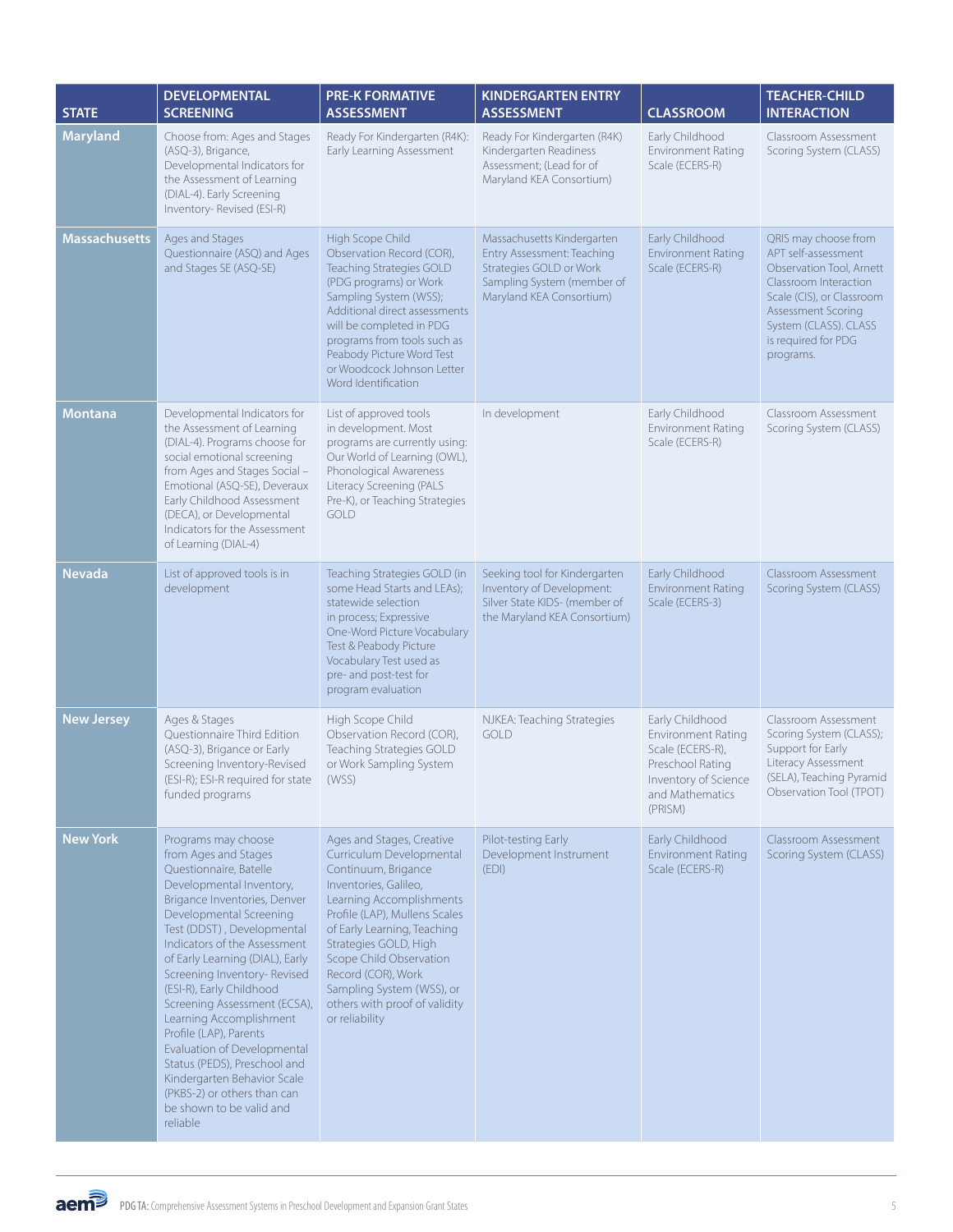| <b>STATE</b>        | <b>DEVELOPMENTAL</b><br><b>SCREENING</b>                                                                                                                                                                                                                                                                                                                                                      | <b>PRE-K FORMATIVE</b><br><b>ASSESSMENT</b>                                                               | <b>KINDERGARTEN ENTRY</b><br><b>ASSESSMENT</b>                                                          | <b>CLASSROOM</b>                                                                                                                      | <b>TEACHER-CHILD</b><br><b>INTERACTION</b>                                                                                                   |
|---------------------|-----------------------------------------------------------------------------------------------------------------------------------------------------------------------------------------------------------------------------------------------------------------------------------------------------------------------------------------------------------------------------------------------|-----------------------------------------------------------------------------------------------------------|---------------------------------------------------------------------------------------------------------|---------------------------------------------------------------------------------------------------------------------------------------|----------------------------------------------------------------------------------------------------------------------------------------------|
| <b>Rhode Island</b> | Screening conducted<br>statewide by LEA-operated<br>Child Outreach, Choice for<br>general development: Early<br>Screening Inventory-Revised<br>(ESI-R) or First Screening Test<br>for Evaluating Preschoolers<br>(First Step). Choice for<br>social emotional: Ages and<br><b>Stages Questionnaire- Social</b><br>Emotional (ASQ-SE) or the<br>Devereux Early Childhood<br>Assessment (DECA). | Teaching Strategies GOLD                                                                                  | Kindergarten Entry Profile<br>in development (member<br>of the North Carolina KFA<br>Consortium)        | Early Childhood<br><b>Environment Rating</b><br>Scale (ECERS-R);<br>Preschool Rating<br>Instrument for<br>Science and Math<br>(PRISM) | Classroom Assessment<br>Scoring System<br>(CLASS) and Classroom<br>Assessment of Supports<br>for Emergent Bilingual<br>Acquisition (CASEBA)* |
| Tennessee           | Ages and Stages<br>Questionnaire and Ages and<br><b>Stages-Social Emotional</b>                                                                                                                                                                                                                                                                                                               | Woodcock Johnson,<br>Peabody, Cooper Farran<br>Behavioral Rating Scale, ISIP<br><b>Reading Assessment</b> | In development; ISIP Reading<br>Assessment (completed<br>3x/year) and Stanford<br>Achievement Test      | Early Childhood<br><b>Environment Rating</b><br>Scale (ECERS-R);<br>Early Language and<br>Literacy Classroom<br>Observation (ELLCO)   | Pilot Early Childhood<br><b>Educators' Evaluation</b><br>Model (ECEEM)                                                                       |
| <b>Vermont</b>      | Ages and Stages<br>Ouestionnaire Third Edition<br>$(ASQ-3)$                                                                                                                                                                                                                                                                                                                                   | Teaching Strategies GOLD<br>(TSG)                                                                         | Ready Kindergarteners Survey<br>(RKS)                                                                   | Early Childhood<br><b>Environment Rating</b><br>Scale (ECERS-R)                                                                       | Classroom Assessment<br>Scoring System (CLASS)                                                                                               |
| <b>Virginia</b>     | Phonological Awareness<br>Literacy Screening (PALS)                                                                                                                                                                                                                                                                                                                                           | Phonological Awareness<br>Literacy Screening (PALS),<br>Teaching Strategies GOLD                          | Kindergarten Readiness<br>Survey to be selected;<br>Phonological Awareness<br>Literacy Screening (PALS) | Early Childhood<br><b>Environment Rating</b><br>Scale (ECERS-R)                                                                       | Classroom Assessment<br>Scoring System (CLASS)                                                                                               |

#### States with Enhanced Assessment Grants

- 1. North Carolina Consortium
	- Arizona, Delaware, District of Columbia, Iowa, Maine, North Carolina (lead), North Dakota, Oregon, Rhode Island, South Carolina
- 2. Maryland Consortium
	- Connecticut, Indiana, Maryland (lead), Massachusetts, Michigan, Nevada, Ohio
- 3. Texas (funded individually)

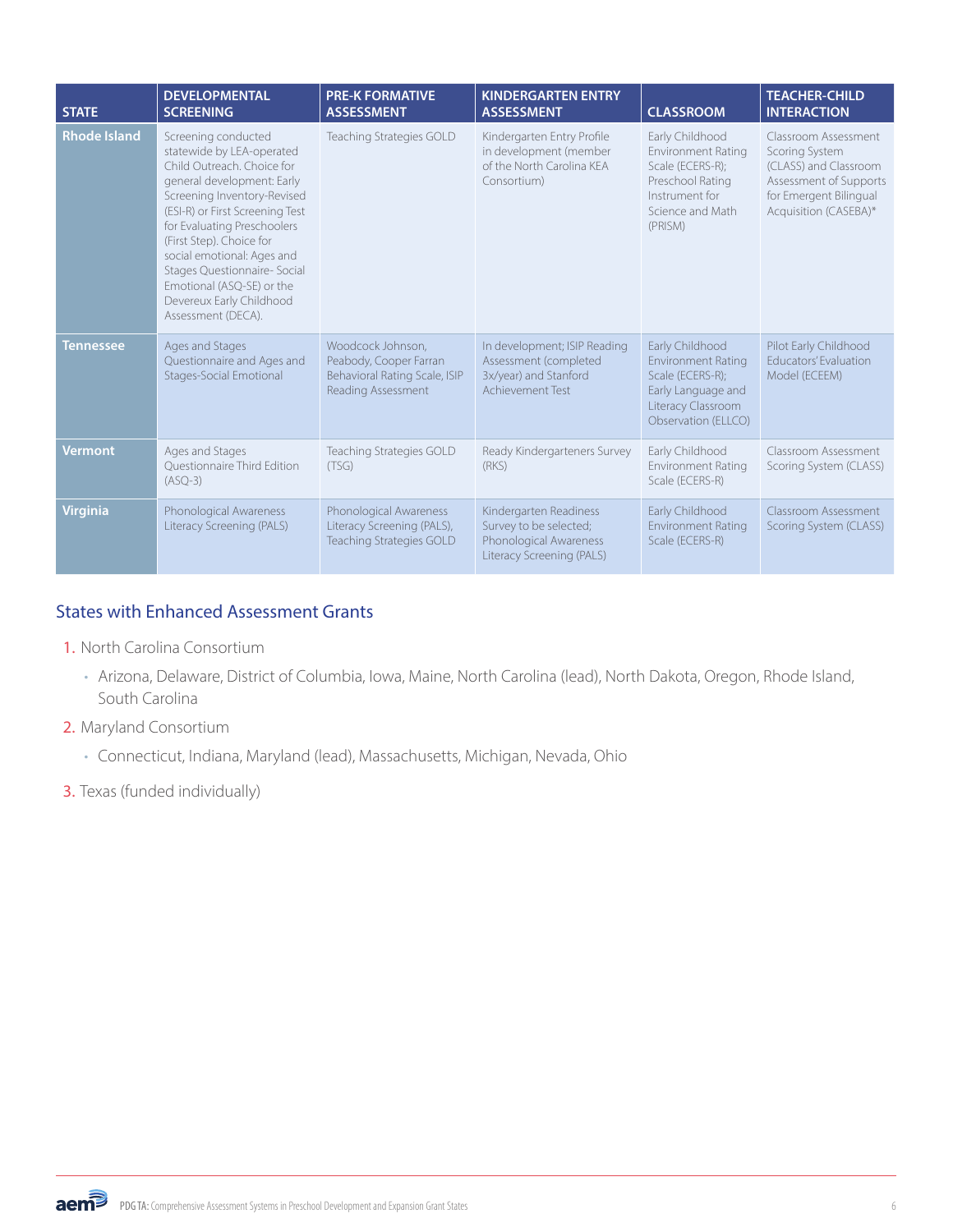# **IDENTIFIED SCREENING TOOLS**

| Ages and Stages Questionnaire, Third Edition<br>$(ASQ-3)$              | Designed for use by early educators and health care professionals. It relies on parents as experts,<br>is easy-to-use, family-friendly, and creates the snapshot needed to catch delays and celebrate<br>milestones. http://agesandstages.com/                                                                                                                                                                                                                                                                       |
|------------------------------------------------------------------------|----------------------------------------------------------------------------------------------------------------------------------------------------------------------------------------------------------------------------------------------------------------------------------------------------------------------------------------------------------------------------------------------------------------------------------------------------------------------------------------------------------------------|
| Ages and Stages Questionnaire, Social<br>Emotional-2 (ASQ-SE-2)        | Modeled after the acclaimed ASQ-3, the ASQ SE-2 http://agesandstages.com/products-<br>services/asqse-2/ is tailored to identify and exclusively screen social and emotional behaviors.<br>With questionnaire results, professionals can quickly recognize young children at risk for social<br>or emotional difficulties, identify behaviors of concern to caregivers, and identify any need for<br>further assessment. http://agesandstages.com/                                                                    |
| Battelle (BDI-2)                                                       | Scores and evaluates developmental milestones in the domains of personal-social, adaptive,<br>motor, communication, and cognitive ability. Includes multiple administration methods and can<br>be completed in children's naturalistic settings.<br>http://riversidepublishing.com/products/bdi2/scoring.html                                                                                                                                                                                                        |
| <b>Brigance</b>                                                        | Offers both a criterion-referenced and a norm-referenced version. The criterion-referenced IED<br>III contains more than 100 assessments and covers a broad range of readiness skills to identify<br>each child's specific strengths and needs. The IED III Standardized contains 55 norm-referenced<br>assessments for comparing a child's performance to that of a nationally representative sample of<br>children the same age.<br>http://www.curriculumassociates.com/products/detail.aspx?title=BrigEC-IED3-sum |
| Developmental Indicators for the Assessment<br>of Learning (DIAL-4)    | Individually administered and designed to test motor skills, concepts, and language skills. In<br>addition, the Parent and Teacher Questionnaires measure a child's self-help skills and social-<br>emotional skills. http://www.pearsonassess.ca/en/programs/00/64/03/p006403.html                                                                                                                                                                                                                                  |
| Devereux Early Childhood Assessment (DECA)                             | A strength-based assessment and planning system is designed to promote resilience in children<br>ages 3 through 5. http://www.centerforresilientchildren.org/preschool/assessments-<br>resources/the-devereux-early-childhood-assessment-preschool-program-second-edition/                                                                                                                                                                                                                                           |
| Early Screening Inventory-Revised (ESI-R™)                             | Designed to be individually administered to children from 3.5 to 5.11 years of age. It identifies<br>children who may need special education services in order to perform successfully in school.<br>Research has shown the ESI-R to be highly reliable and valid. http://www.pearsonclinical.com/<br>childhood/products/100000382/early-screening-inventory-revised-2008-edition-esi-r.html                                                                                                                         |
| Early Childhood Screening Assessment (ECSA)                            | Developed to facilitate primary care pediatrician's identification of young children (1 1/2 -5 years<br>old) who are in need of further assessment of their emotional and behavioral development. The<br>ECSA is a parent-report questionnaire designed specifically for use in busy primary care settings.<br>http://tulane.edu/som/tecc/upload/ECSA-at-a-glance.pdf                                                                                                                                                |
| <b>First Screening Test for Evaluating</b><br>Preschoolers (FirstSTEp) | Individually administered, designed to identify young children from the ages of 2 years 9<br>months to 6 years 2 months who have a developmental delay in the domains of Cognition,<br>Communication, Motor, Social Emotional, and Adaptive Functioning. Designed to be used in<br>conjunction with the Miller Assessment for Preschoolers. http://www.pearsonclinical.com/<br>childhood/products/100000471/firststep-screening-test-for-evaluating-preschoolers-<br>firststep.html                                  |
| Learning Accomplishment Profile (LAP-D)                                | Provides a systematic method for observing children. Norm-referenced to assess individual skill<br>development in four major developmental domains (each contains two subscales): gross motor,<br>fine motor, cognitive, and language. http://chtop.org/Products/LAP-System/The-LAP-D.html                                                                                                                                                                                                                           |
| Preschool and Kindergarten Behavior Scales,<br>Second Edition (PKBS-2) | A behavior rating scale that provides an integrated and functional appraisal of the social skills<br>and problem behaviors of young children. Separate score conversion tables are available for<br>home-based and school-based raters.<br>http://www.riversidepublishing.com/products/PKBS-2/index.html                                                                                                                                                                                                             |
| Temperament and Atypical Behavior Scale<br>(TABS) Assessment Tool      | A norm-referenced tool designed to identify temperament and self-regulation problems that can<br>indicate that a child is developing atypically or is at risk for atypical development.<br>http://products.brookespublishing.com/Temperament-and-Atypical-Behavior-Scale-TABS-<br>Assessment-Tool-P526.aspx                                                                                                                                                                                                          |

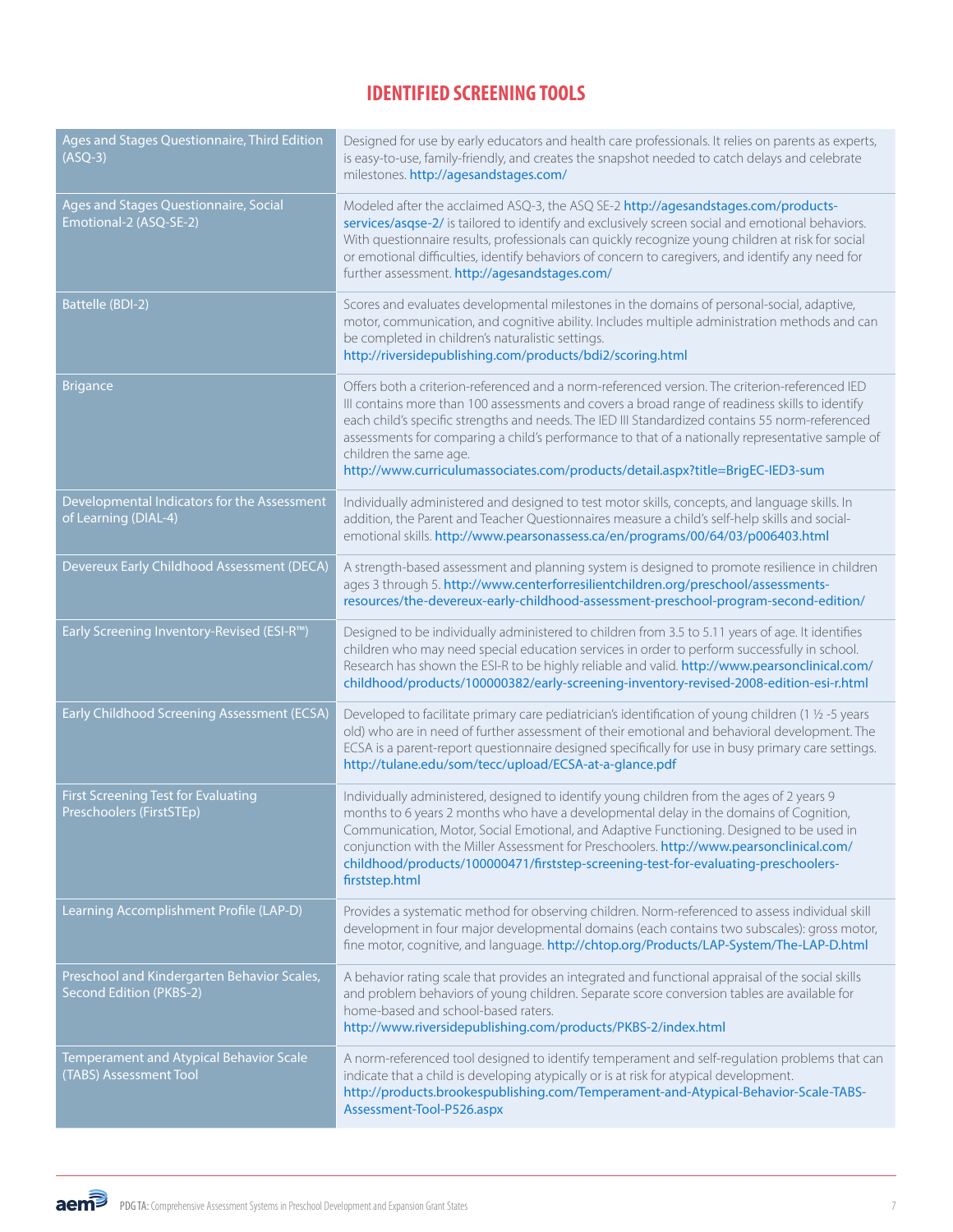## **IDENTIFIED FORMATIVE CHILD ASSESSMENTS**

| Desired Results Developmental Profile (DRDP)        | California-designed comprehensive approach that facilitates the achievement of the six specified<br>Desired Results identified for children and families. Desired Results are defined as conditions of<br>well-being for children and families and define overall outcomes. https://desiredresults.us/                                                                                                                     |
|-----------------------------------------------------|----------------------------------------------------------------------------------------------------------------------------------------------------------------------------------------------------------------------------------------------------------------------------------------------------------------------------------------------------------------------------------------------------------------------------|
| <b>Early Learning Scale (ELS)</b>                   | A curriculum-neutral observation based performance assessment that focuses on 10 measurable<br>items across three critical domains—math/science, social-emotional/social studies, and language/<br>literacy. http://www.lakeshorelearning.com/general_content/general_info/ELSstatic.jsp                                                                                                                                   |
| Galileo Pre-K Online                                | Online tool that provides an integrated assessment, curriculum, and reporting system that links<br>assessment, planning, individualization, and program progress.<br>http://www.ati-online.com/galileoPreschool/indexPreschool.html                                                                                                                                                                                        |
| Hawaii Early Learning Profile (HELP)                | To be used with the companion curriculum manual, it is a curriculum-based assessment based on<br>domain, goal, and skill and can be used to monitor established goals and objectives as part of a<br>child's individual educational plan. http://www.vort.com/Learning-HELP-3-6.html                                                                                                                                       |
| HighScope Child Observation Record (COR)            | An observation-based, criterion-referenced instrument that provides systematic assessment of<br>children's knowledge and abilities. Accommodates use in inclusive classrooms and specific items<br>are also designed to track the language acquisition of English language learners.<br>http://www.highscope.org/Content.asp?ContentId=851                                                                                 |
| Phonological Awareness Literacy Screening<br>(PALS) | Screening, diagnostic, and progress monitoring tool for measuring the components of literacy.<br>https://pals.virginia.edu/tools-prek.html                                                                                                                                                                                                                                                                                 |
| Riverside Early Assessments of Learning<br>(REAL)   | A comprehensive authentic assessment suite designed to ensure school readiness, as well as<br>provide reliable information for effective planning and targeted daily instruction.<br>http://riversidepublishing.com/products/real/index.html                                                                                                                                                                               |
| <b>Teaching Strategies GOLD</b>                     | 38 objectives that guide teachers throughout the assessment cycle. The objectives are organized<br>into 10 areas of development and learning, including broad developmental areas, content areas,<br>and English language acquisition. http://teachingstrategies.com/                                                                                                                                                      |
| Work Sampling System (WSS)                          | Comprehensive, observation-based authentic performance assessment that assesses children<br>in seven developmental domains of: Personal and Social Development, Language and Literacy,<br>Mathematical Thinking, Scientific Thinking, Social Studies, The Arts, and Physical Development,<br>Health, and Safety. http://www.pearsonclinical.com/childhood/products/100000755/the-work-<br>sampling-system-5th-edition.html |

### **IDENTIFIED ENVIRONMENTAL ASSESSMENTS**

| Early Language and Literacy Classroom<br>Observation (ELLCO)       | Examines the quality of language and literacy practices and materials in early childhood<br>classrooms. http://www.brookespublishing.com/resource-center/screening-and-assessment/<br>ellco/ellco-pre-k/                                                                                                                                                      |
|--------------------------------------------------------------------|---------------------------------------------------------------------------------------------------------------------------------------------------------------------------------------------------------------------------------------------------------------------------------------------------------------------------------------------------------------|
| <b>Early Childhood Environment Rating</b><br>Scale-R (ECERS-R)     | Measures both environmental provisions and teacher-child interactions that affect the broad<br>developmental needs of young children including: Cognitive, Social-Emotional, Physical,<br>and Health and Safety. (2014 ECERS-3 includes additional items assessing developmentally<br>appropriate literacy and math activities.) http://fpg.unc.edu/node/7426 |
| Preschool Rating Instrument for Science<br>and Mathematics (PRISM) | A classroom observation instrument, under development, that objectively measures the presence<br>of classroom materials and teaching interactions that support mathematics and science learning.<br>http://nieer.org/publications/research-instruments                                                                                                        |

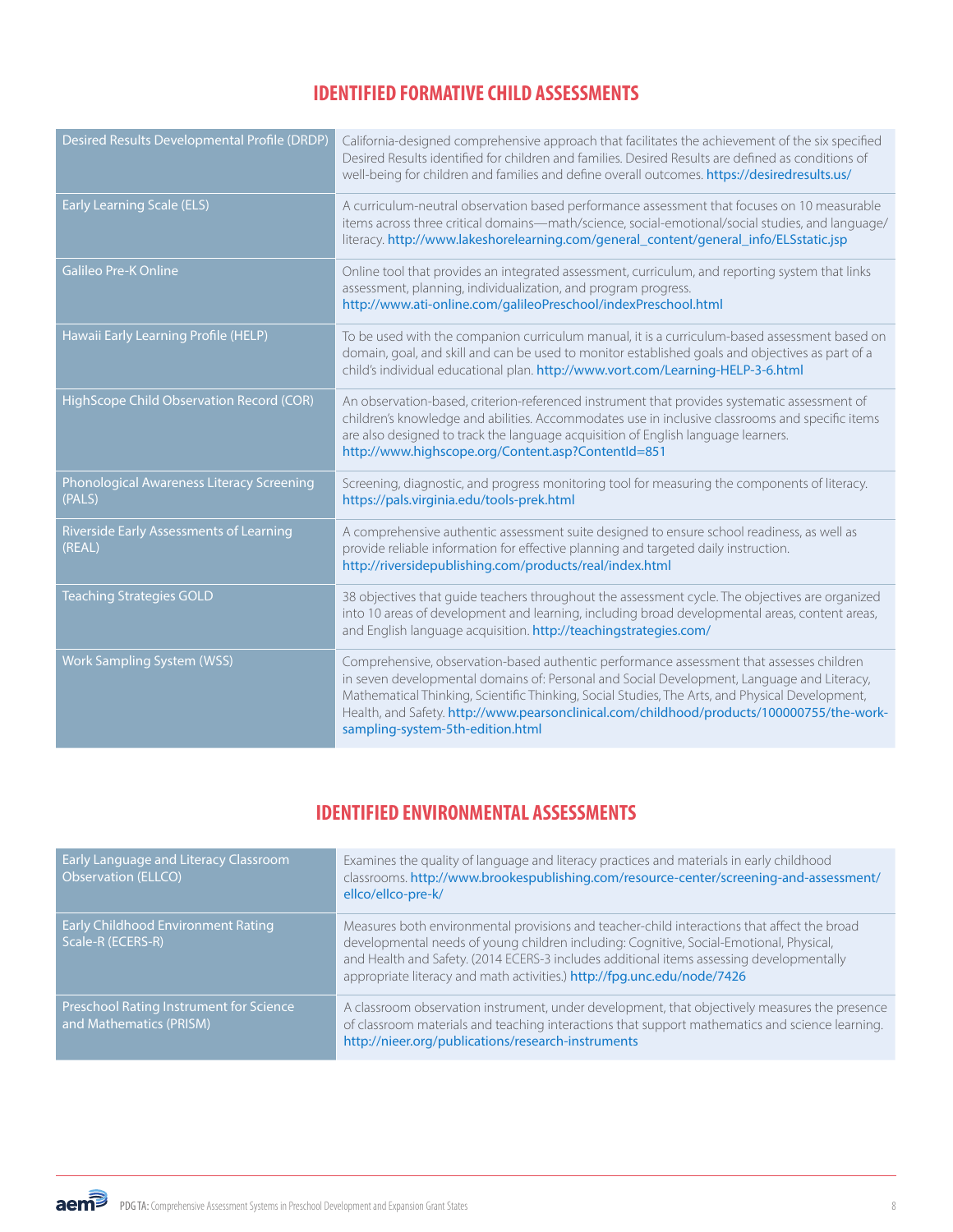# **IDENTIFIED TEACHER-CHILD INTERACTION ASSESSMENTS**

| ArnettCaregiver Interaction Scale (CIS)                                                | Measures emotional tone, discipline style, and responsiveness of caregiver in classroom.<br>http://fpg.unc.edu/sites/fpg.unc.edu/files/resources/assessments-and-instruments/<br>SmartStart_Tool6_CIS.pdf                                                                                                                                                                                                       |
|----------------------------------------------------------------------------------------|-----------------------------------------------------------------------------------------------------------------------------------------------------------------------------------------------------------------------------------------------------------------------------------------------------------------------------------------------------------------------------------------------------------------|
| <b>Classroom Assessment Scoring System</b><br>(CLASS)                                  | Developed to assess classroom quality in PK-12 classrooms. It describes multiple dimensions of<br>teaching that are linked to student achievement and development and can be used to reliably<br>assess classroom quality for research and program evaluation and also provides a tool to help new<br>and experienced teachers become more effective.<br>http://curry.virginia.edu/research/centers/castl/class |
| Classroom Assessment of Supports for<br><b>Emergent Bilingual Acquisition (CASEBA)</b> | Measures the quality of language and literacy supports offered by the teachers to the children with<br>a focus on Dual Language Learners (DLLs). http://nieer.org/publications/research-instruments                                                                                                                                                                                                             |
| Early Childhood Educators' Evaluation<br>Model (ECEEM)                                 | Tennessee-designed an evaluation tool that will align with the K-12 TEAM instrument; will assist<br>principal and teachers in understanding and identifying the components of a high-quality early<br>childhood classroom. The evaluation rubric would include components and practices associated<br>with the five major domains of early childhood.                                                           |
| Supports for Early Literacy Assessment (SELA)                                          | Measures the quality of supports for language and literacy development focusing on teacher<br>practices, classroom environment, and parent involvement.<br>http://ctage3-grade3.wikispaces.com/file/view/Supports+for+Early+Lit+Assessment.pdf                                                                                                                                                                  |
| <b>Powerful Interactions</b>                                                           | A guidebook with a series of steps that promote positive interactions. Coaching available to<br>support practice. http://www.powerfulinteractions.com/                                                                                                                                                                                                                                                          |
| <b>Teaching Pyramid Observation Tool (TPOT)</b>                                        | Measures the implementation of classroom practices specifically related to promoting young<br>children's social-emotional competence and addressing challenging behavior in the preschool<br>classroom. http://www.brookespublishing.com/resource-center/screening-and-assessment/tpot/                                                                                                                         |



<u> 1980 - Johann Barbara, martxa a</u>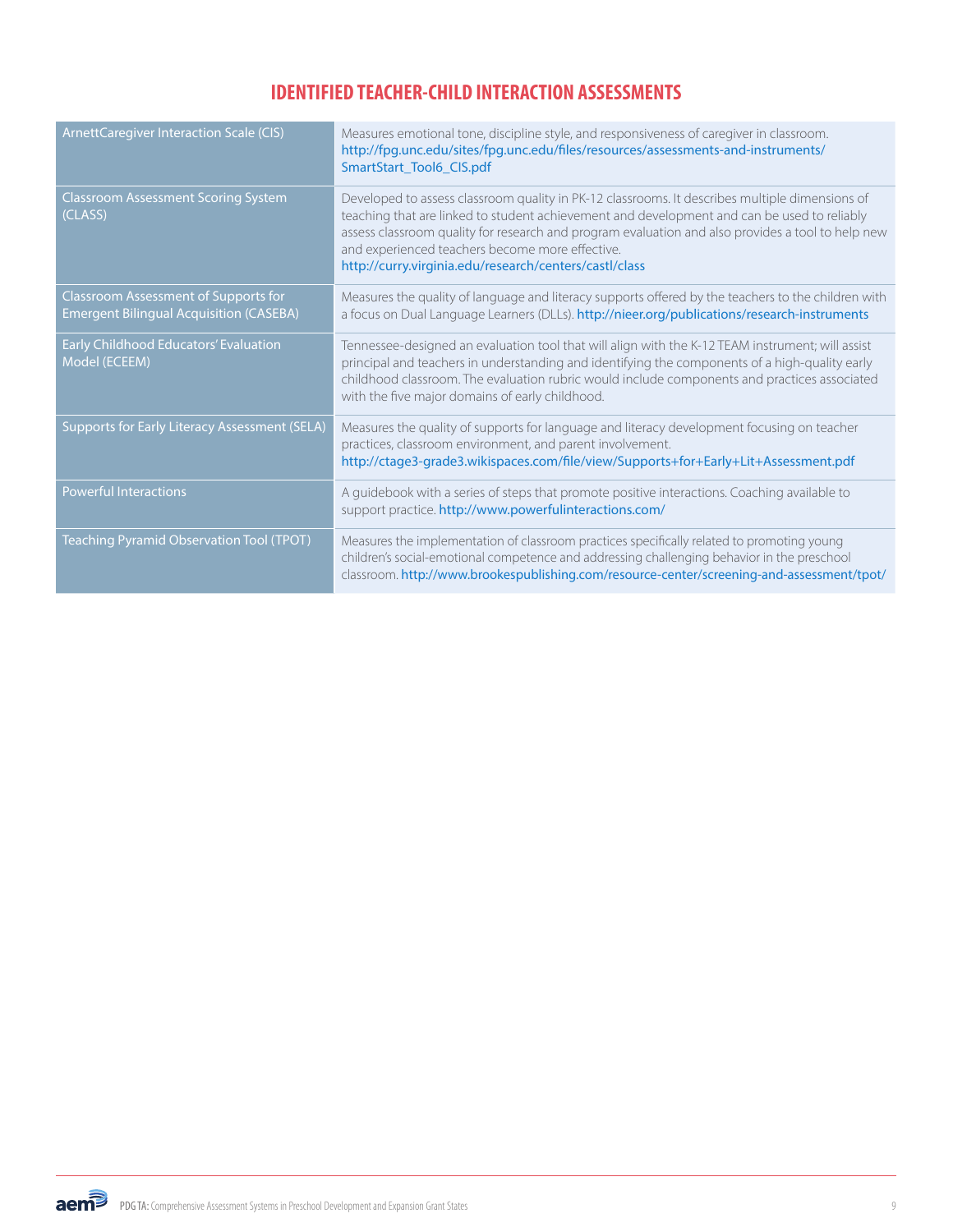#### **REFERENCES**

Ackerman, D. and Coley, R. State Pre-K Assessment Policies: Issues and Status, ETS Policy Information Center Report. (2012). [https://www.ets.org/research/policy\\_research\\_reports/publications/report/2012/jdxs](https://www.ets.org/research/policy_research_reports/publications/report/2012/jdxs)

Barnett, W.S., Carolan, M.E., Squires, J.H., Clarke Brown, K., & Horowitz, M. (2015). The state of preschool 2014: State preschool yearbook. New Brunswick, NJ: National Institute for Early Education Research. <http://nieer.org/yearbook>

Bridges, L., Barry, D., Johnson, R., Calkins, J., Margie, N., Cochran, S., Ling,T., Zaslow, M. (November 2004). Early Childhood Measures Profiles. Retrieved from [http://www.childtrends.org/wp-content/uploads/2013/09/2004-](http://www.childtrends.org/wp-content/uploads/2013/09/2004-32EarlyChildhoodMeasuresProfiles1.pdf) [32EarlyChildhoodMeasuresProfiles1.pdf](http://www.childtrends.org/wp-content/uploads/2013/09/2004-32EarlyChildhoodMeasuresProfiles1.pdf)

Committee on Developmental Outcomes and Assessments for Young Children. (2008). Early Childhood Assessment: Why, What and How. National Academies Press. [www.nap.edu](http://www.nap.edu)

Division for Early Childhood. (2014). DEC recommended practices in early intervention/early childhood special education 2014. Retrieved from <http://www.dec-sped.org/recommendedpractices>

Early Childhood Curriculum, Assessment, and Program Evaluation: NAEYC and National Association of Early Childhood Specialists in State Departments of Education Joint Position Statement. Adopted November 2003. <https://www.naeyc.org/files/naeyc/file/positions/CAPEexpand.pdf>

Early Learning Challenge Technical Assistance. (October 2015). Kindergarten Entry Assessments in RTT-ELC States <https://elc.grads360.org/#communities/pdc/documents/5731>

Early Childhood Education State Collaborative on Assessment and Student Standards. (June 2011). Moving Forward with Kindergarten Readiness Assessment Efforts. [http://www.ccsso.org/Documents/CCSSO\\_K-Assessment\\_](http://www.ccsso.org/Documents/CCSSO_K-Assessment_Final_7-12-11.pdf) [Final\\_7-12-11.pdf](http://www.ccsso.org/Documents/CCSSO_K-Assessment_Final_7-12-11.pdf)

Goal 1 Early Childhood Assessments Group. (1998). Principles and Recommendations for Early Childhood Assessments. <http://govinfo.library.unt.edu/negp/reports/prinrec.pdf>

Halle, Zaslow, Wessel, Moodie, and Darling-Churchill. (2011). Understanding and Choosing Assessments and Developmental Screeners for Young Children Ages 3-5: Profiles of Selected Measures. Child Trends. [http://www.acf.hhs.gov/sites/default/files/opre/screeners\\_final.pdf](http://www.acf.hhs.gov/sites/default/files/opre/screeners_final.pdf)

Johnson-Staub, C. (2014). First Steps for Early Success: State Strategies to Support Developmental Screening in Early Childhood Settings. Center for Law and Social Policy. [http://www.clasp.org/resources-and-publications/](http://www.clasp.org/resources-and-publications/publication-1/State-Strategies-to-Support-Developmental-Screening-in-Early-Childhood-Settings.pdf) [publication-1/State-Strategies-to-Support-Developmental-Screening-in-Early-Childhood-Settings.pdf](http://www.clasp.org/resources-and-publications/publication-1/State-Strategies-to-Support-Developmental-Screening-in-Early-Childhood-Settings.pdf)

McManus, S. (2008). Attributes of effective formative assessment. Washington, DC: Council of Chief State School Officers. [http://www.ccsso.org/Documents/2008/Attributes\\_of\\_Effective\\_2008.pdf](http://www.ccsso.org/Documents/2008/Attributes_of_Effective_2008.pdf)

National Association for the Education of Young Children (NAEYC) and National Association of Early Childhood Specialists in State Departments of Education (NAECS/SDE). (2009). Where we stand on curriculum, assessments, and program evaluation. Washington, DC: NAEYC. <https://www.naeyc.org/files/naeyc/file/positions/StandCurrAss.pdf>

National Conference of State Legislatures. (2014 Update). State Approaches to School Readiness. [http://www.ncsl.org/Portals/1/Documents/educ/NCSL\\_Readiness\\_Assessment\\_2014\\_Update\\_Report\\_Chart.pdf](http://www.ncsl.org/Portals/1/Documents/educ/NCSL_Readiness_Assessment_2014_Update_Report_Chart.pdf)

Riley-Ayers, Shannon. (April 2014). Formative Assessment: Guidance for Early Childhood Policymakers: A CEELO Policy Report. [http://ceelo.org/wp-content/uploads/2014/04/ceelo\\_policy\\_report\\_formative\\_assessment.pdf](http://ceelo.org/wp-content/uploads/2014/04/ceelo_policy_report_formative_assessment.pdf)